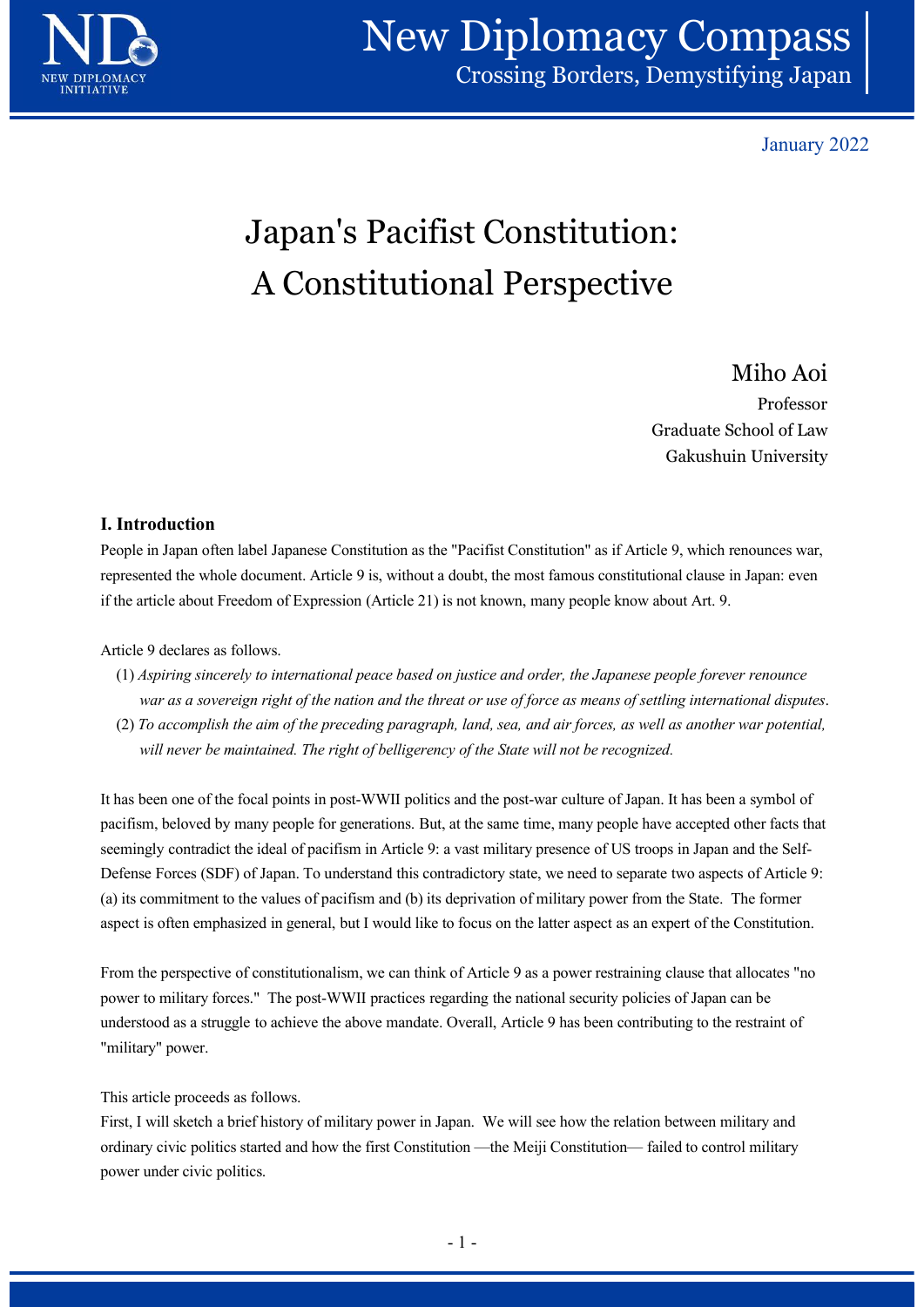

Second, we focus on efforts to maintain logical coherence under the present Constitution. The government has reasoned that the SDF is not "military forces" because Article 9 forbids them. Certainly, the government's explanation is a tricky one; at least, it provides no easy understanding. Because of this, the SDF provoked vast political tensions among people in the past. And the constitutionality of the SDF was a significant political issue until around the mid-1990s. However, at the same time, this history can be understood as a struggle to realize the limitation of power of Article 9 in legal terms. reasoned nat me SDP is not minitary foresci because Artice 9 rotonis men. Ceramity, me governments<br>explanation is a tricky one; at least, it provides no easy understanding. Because of this, the SDF provoked vast<br>political

Finally, we consider the impact caused by the change in interpretation in 2014: permitting the use of collective selfdefense rights that used to be deemed unconstitutional. Then, we think about the future of Article 9.

#### II. Brief History of the Military Institutions in Japan

Japan has had two Constitutions during modern times: the Meiji Constitution (The Constitution of the Empire of Japan: 1889-1947) and the present Japanese Constitution (1947). We can best understand the current government institutions against the background of the practices under the Meiji Constitution: some are utter denials of the past, and others are extensions of the past. Article 9 is a typical example of the former. until around the mual-1990s. However, at the same time, this history can be understood as a struggle to i<br>
limitation of power of Article 9 in legal terms.<br>
Finally, we consider the impact caused by the change in interpret

Therefore, to explain the somewhat peculiar legal status of the SDF in Japan, we should start with a brief

If we think of monarchs from feudal times to modern times, there is an interesting difference between Europe and Japan. Unlike European monarchs, Japanese Emperors did not have military power until the establishment of the Imperial Army in the Meiji period. The Meiji Restoration was completed without the Emperor's military forces: the Tokugawa Shogunate bloodlessly surrendered Edo-jo Castle in 1868. This was how Japan started its modern governmental system with no central military forces. Since then, it can be said that having and controlling military forces has been a massive issue in Japan, with slightly changing focuses.

After the Meiji Restoration, the Emperor and the government established military power to suppress strong militaristic ex-feudal clans.

The Emperor had established some military institutions before the promulgation of the Meiji Constitution. Most importantly, His Majesty adopted the Independence of the Supreme Command of the Emperor (Tosuiken-nodokurituI), which explained the prerogative power of his majesty. Once an issue was classified as a matter of the Supreme Command, it could no longer be dealt with by parliamentary political processes.

The Independence of the Supreme Command is commonly regarded as a leading cause for the government's loss of control over the military. The Meiji Constitution took the Independence of the Supreme Command of the Emperor for granted. And people, including constitutional scholars, treated it as the "fact before the law." In hindsight, we can say the concept of the Independence of the Supreme Command made it possible for those in charge of military forces to act without "responsibility" to destabilize the constitutional system. ment established military power to suppress strong<br>before the promulgation of the Meiji Constitution. Most<br>the Supreme Command of the Emperor (*Tosuiken-no-*<br>smajesty. Once an issue was classified as a matter of the<br>parlia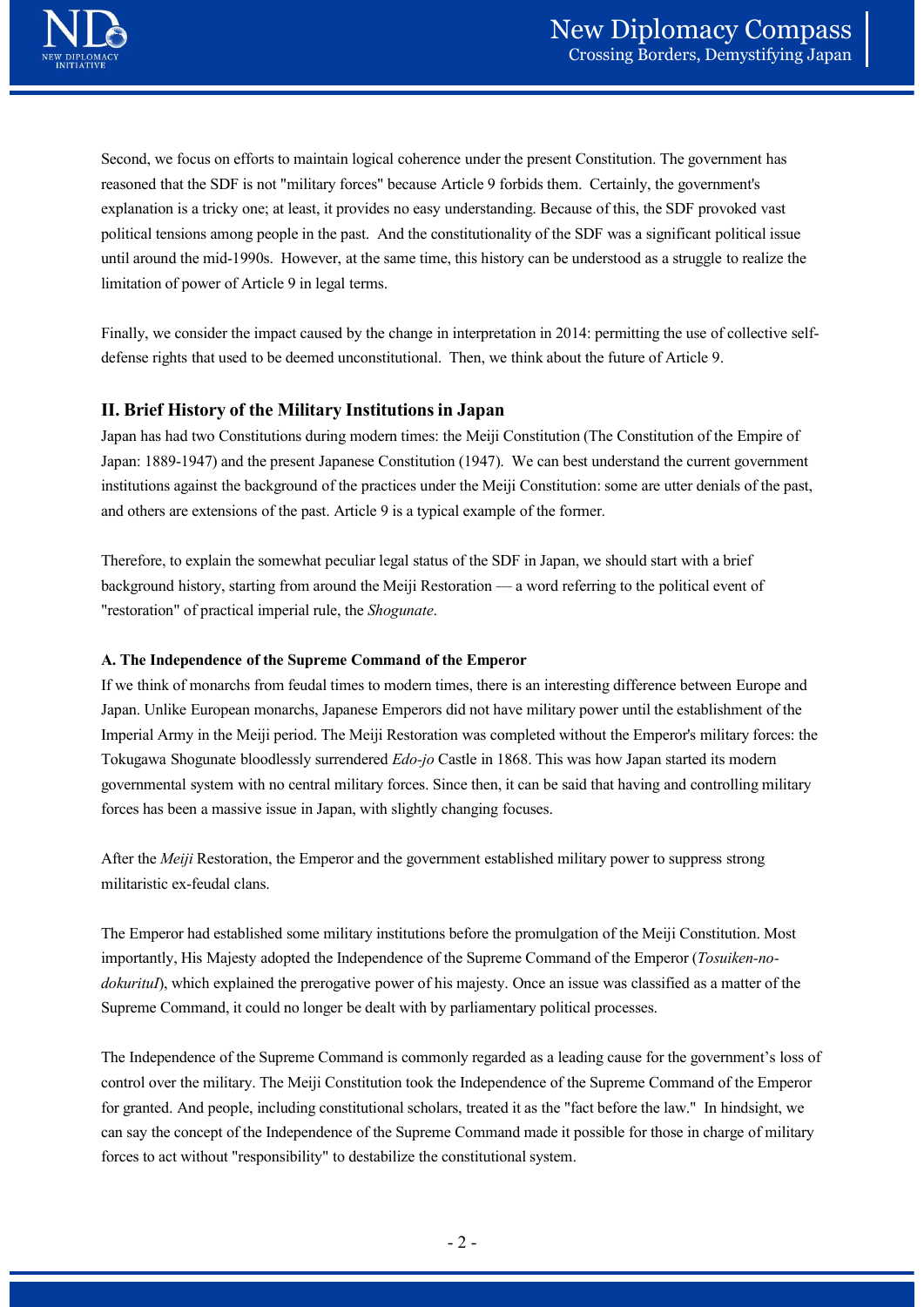

#### B. The Meiji Constitution

The Emperor established the Meiji Constitution as a restraint on his majesty's sovereign power, and he granted it to his subjects in 1889. Many constitutions in the world had been translated and examined, such as those of the Dutch and the French, before the Meiji Constitution was finally modeled on the Prussian Constitution. The purpose of establishing a constitution was to proclaim the divine origin of the Imperial Family and the sovereignty of the Emperor. For Japan, the Prussian model was the most suitable one, especially considering it was a nation with strong monarchical power and weak civil power. The Meiji Constitution was drafted with the assistance of a German legal scholar, Hermann Roesler. He vigorously defended a more conservative constitutional system in the draft than the Prussian Constitution of 1850. establishing a constitution was to proclaim the divine origin of the Imperial Family and the sovereignty of the Emperor. For Iapsa, the Prassian model was the most statiele one, especially considering it was a nation with

Under the Meiji constitutional system, many prerogative powers regarding military forces were maintained by the Emperor. Under the Constitution, there was a complicated system of military law, which affected every part of the legal system. There were also social systems related to military forces, which incorporated people's labor as capital to fight a "total war."

In the end, neither the Emperor nor anyone else could control the military powers: the Meiji Constitutional law system was simply not robust enough to maintain a proper balance between powers. The consequence of this failure was, of course, severe. So many people were killed, injured, or lost property. The death of 20 million people in the Asia-Pacific region because of the Japanese invasion will ensure the same fiasco never happens again.

Emperor. For Japan, the Prussian model was the most suitable one, especially considering it was a nation with strong monarchical power mal weak tivil power. The Meji Constitution was drafted with the assistance of a German memories are fading after approximately 75 years, the Meiji Constitution failed to control governmental powers that have been engraved in our present legal institutions.

#### III. The Self-Defense Law Under the Present Constitution

#### A. Article 9

Article 9 of the Japanese Constitution (a) renounces war, (b) declares non-retention of military forces, and (c) states non-recognition of the right of belligerency of the State. Historically speaking, (a) was not uncommon among world constitutions, but (b) and (c) were totally new ideas. From the perspective of constitutionalism, Article 9 deprived whole military institutions of their legitimacy. It became a reason to question the constitutionality of national security laws related to military forces. Also, because of the constitutional decision to remove powers, other related military institutions were abolished. And it gradually changed Japanese culture from a military one into a nonmilitary one. memories are tading after approximately /5 years, the Meiji Constitution failed to contro<br>have been engraved in our present legal institutions.<br>
III. The Self-Defense Law Under the Present Constitution<br>
A. Article 9<br>
Artic Historically speaking, (a) was not uncommon among world<br>m the perspective of constitutionalism, Article 9 deprived<br>a reason to question the constitutionality of national<br>f the constitutional decision to remove powers, othe

On the origin of the Constitution, it is well known that GHQ (General Headquarters; the standard way in Japan to refer to the Supreme Commander for the Allied Powers [SCAP]) made a draft of the present Constitution. As for Article 9, it is understood that General Douglas MacArthur shared the idea of pacifism with then Prime Minister

#### B. Government's Logic for Exceptional Use of Military Forces

In 1947, after WWII, Japan re-started without its own military forces, relying on the Occupational Armed forces for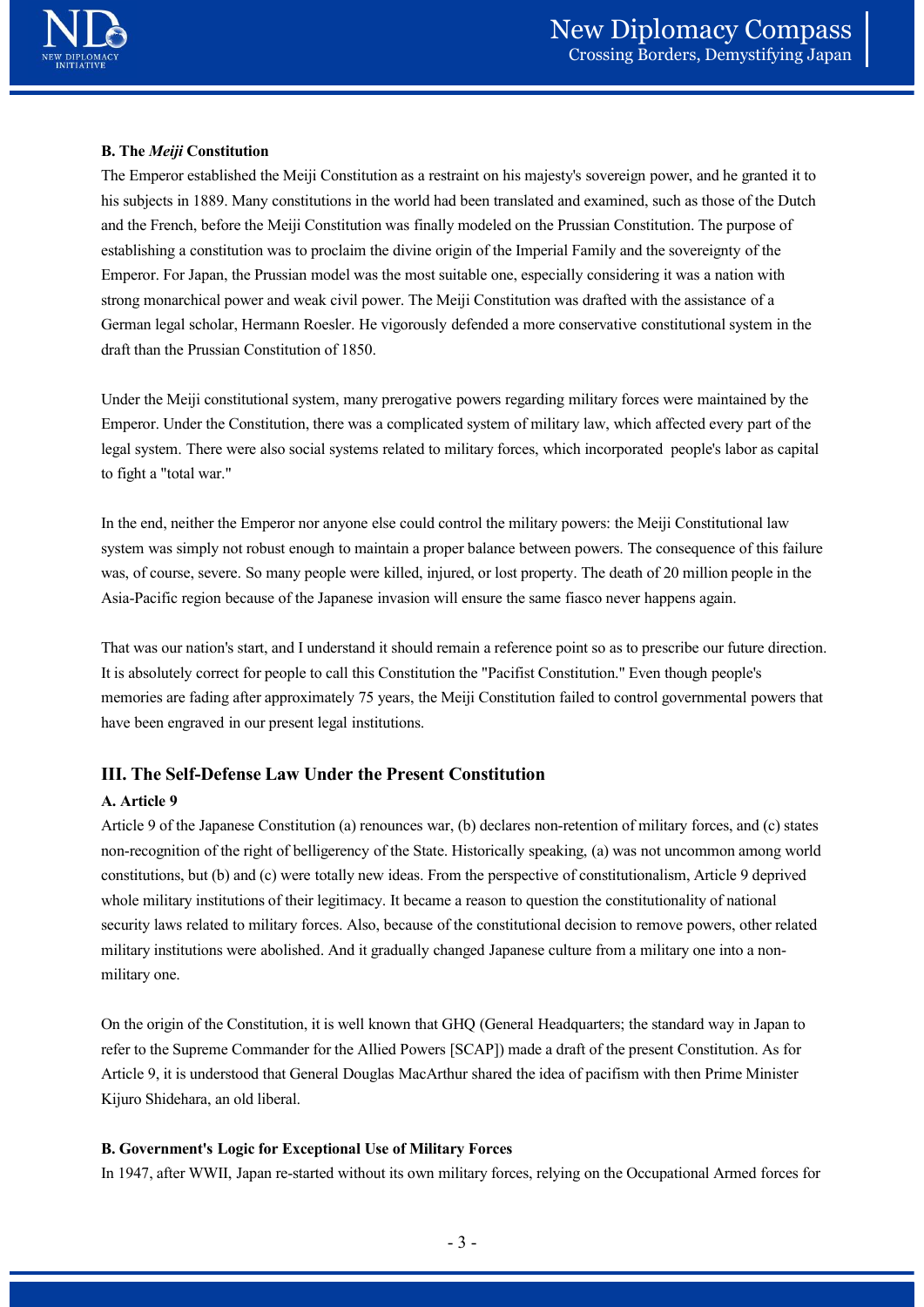

New Diplomacy Compass<br>
Crossing Borders, Demystifying Japan<br>
its security. But, international circumstances soon changed the policies of occupation: the Korean War started in<br>
1950, and General MacArthur ordered the format 1950, and General MacArthur ordered the formation of the National Police Reserve (75,000 personnel). It was

New Diplomacy Compass<br>
Crossing Borders, Demystifying Japan<br>
its security. But, international circumstances soon changed the policies of occupation: the Korean War started in<br>
1950, and General MacArthur ordered the format The National Police Reserve transformed into the National Security Forces in 1952; then, they morphed into the Self-Defense Forces (SDF) in 1954. The government has used an intricate explanation of the SDF's constitutionality. It goes as follows:

Although the Constitution renounces war, Japan still has an international "natural right" to defend itself. A minimally sufficient force to achieve this purpose should not be interpreted as "military forces" as prohibited by the Constitution. So, the constitutionality of the SDF is based on this "exceptional" use of military forces.

The point is, the government interpreted that under the Constitution, the exceptional use of military forces was allowed. However, we can call it the exceptional use of military forces only the cases that are "exceptional" can be restricted, or if the constitutional prohibition means nothing.

Up to 2014, the government had made a clear boundary: it was based on whether there was a military attack from other countries. This was an obvious exception because it would be abundantly clear if there was a military attack on Japan. Also, because the above was the only possible explanation of the exceptionality of using a military force as a corollary, the right to collective self-defense was understood to be unconstitutional: Japan had it on an international law level but chose not to use it at a domestic level. The point is, the government interpreted that under the Constitution, the exceptional use of military forces was<br>allowed. However, we can call it the exceptional use of military forces only the cases that are "exceptional Up to 2014, the government had made a clear boundary: it was based on whether there was a military attack from<br>onlone countries. This was an obvious exception because it would be abundantly clear if there was a military a

The government's interpretations as explained above had been maintained for a long time: from soon after establishing the SDF until 2014. And they held the understanding that if Japan needed to use collective self-defense rights in the future, that would require a constitutional amendment of Article 9.

#### C. The Self-Defense Law: Its General Structure

Specific legislation was always needed to authorize every move and step of the SDF. The constitutionality of Because these were hot button issues, there were usually vigorous arguments in parliament; it was inevitable for the government to produce more and more elaborate explanations.

complicated system. Although the government changed its interpretation in 2014, it is worth noting that the government tried to show that the change was in line with the basic structure of the long-held understanding of Article 9. came very controversial, especially in the political arena.<br>vigorous arguments in parliament; it was inevitable for the attions.<br>Law — not the "Military" Law— has evolved into a vastly<br>its interpretation in 2014, it is wor

#### D. Some Essential Traits

As we have seen, the Japanese government has understood the basic logic of Article 9 as a "denial of the military." Therefore, it has been essential to distinguish the SDF from military forces that the Constitution prohibits. People in charge have paid meticulous attention to differentiate the SDF from armies.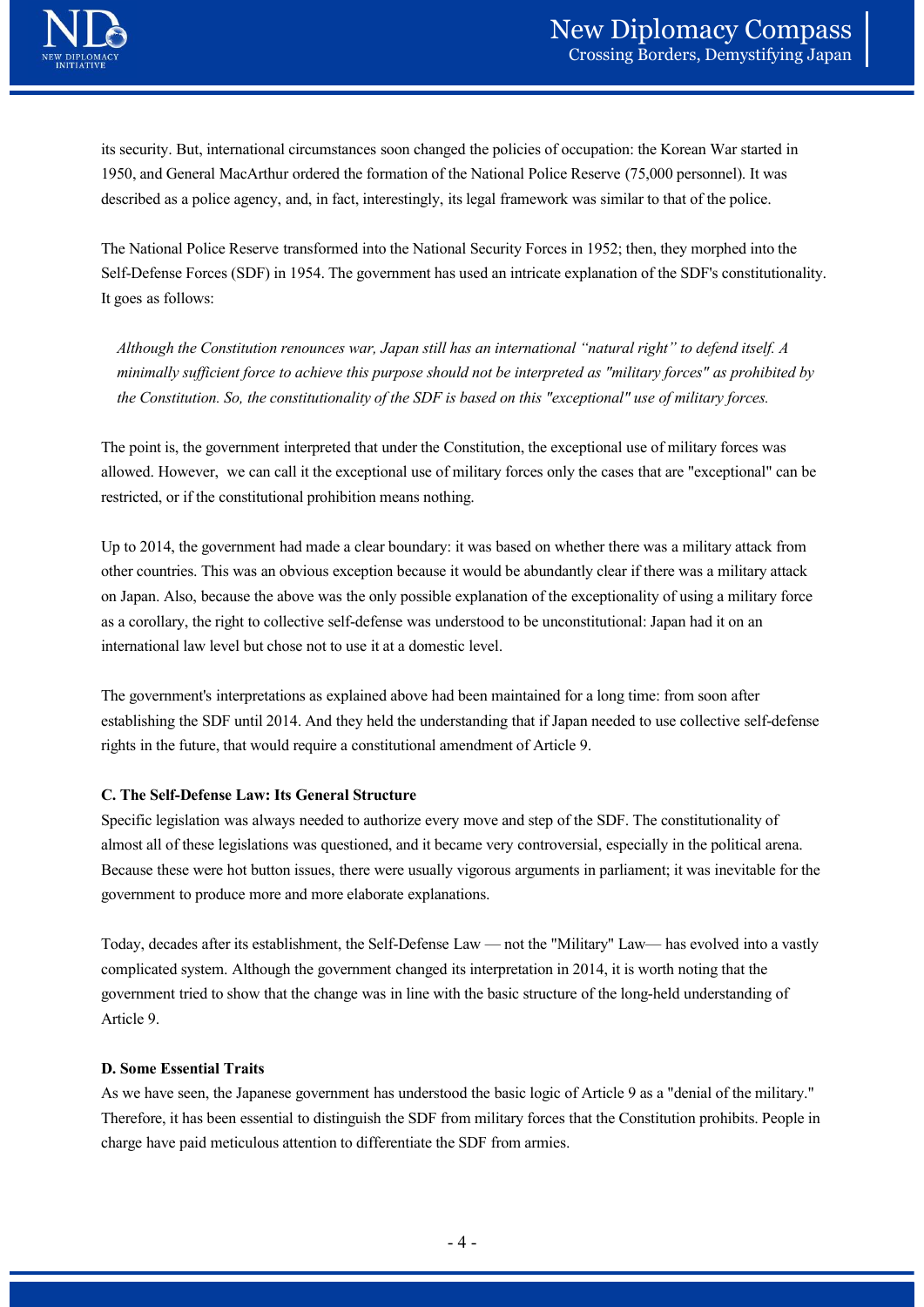It is apparent from the structure of the Self-Defense law that this logic is working. For example, because Article 9 constitutionally negated military forces, the SDF must be explained as ordinary administrative organs: the SDF are integrated into the Ministry of Defense. The head of the uniformed personnel (CJCS in the USA) is positioned within the Ministry of Defense, with no legal power to directly support the Prime Minister (PM), the commander in chief.

Also, the effect of Article 9 extends to areas other than the Self-Defense Law. There are many examples, but only the following three will be discussed below.

First, the Expropriation of Land Act under the Meiji Constitution used a clause for special expropriations for military use. Under the present Constitution, this clause was eliminated because there was no more "military use."

Second, no law penalized a leak of "military" secrets in general until 2013. The Secret Information Protection Act of 2013 designates and punishes the leak of "defense-related" secrets.

Third, while ports management used to belong to the national administration under the Meiji Constitutional system, the management power was delegated to local governments under the present Constitution. Again, although ports have crucial importance when an island country like Japan takes action, it was assumed there would be no such further cases in Japan.

#### E. Who has Maintained the Coherency?

Generally speaking, it is not easy for the judiciary to judge the constitutionality of acts relating to national security policies.

#### There are several reasons for this.

First of all, it is not easy to bring these issues to court. The judicial review power bestowed on the judiciary by Article 81 has been understood as the US-type incidental review; therefore, if threshold requirements such as a "case or controversy" are not met, the courts basically cannot address the issue of constitutionality. Also, even if the threshold problems are solved, the judiciary tends to avoid highly political topics such as these. Lack of democratic legitimacy has been one of the main reasons for their reluctance.

Therefore, constitutionality regarding Article 9 has been mainly scrutinized within the political branches of government. The organ that primarily plays this critical function is the Cabinet Legislation Bureau (CLB). The CLB is a part of the executive branch, directly assisting the Cabinet on legal matters.

Since the early Meiji period, the CLB has had a long tradition of assisting administration. Its establishment dates back to before the promulgation of the Meiji Constitution. Although it is a part of the executive branch, the CLB is relatively independent in personnel administration and can make its appointments. For example, a person who serves as the Deputy Director will typically become the next Director-General. Though, there is one exceptional example that will appear in the next section. of unginy pointed topics such as these. Lack of definition that<br>
unctance.<br>
In mainly scrutinized within the political branches of<br>
function is the Cabinet Legislation Bureau (CLB). The CLB<br>
abinet on legal matters.<br>
ditio

The CLB has been regarded as playing an essential role in maintaining the legal coherence of Japan; it checks all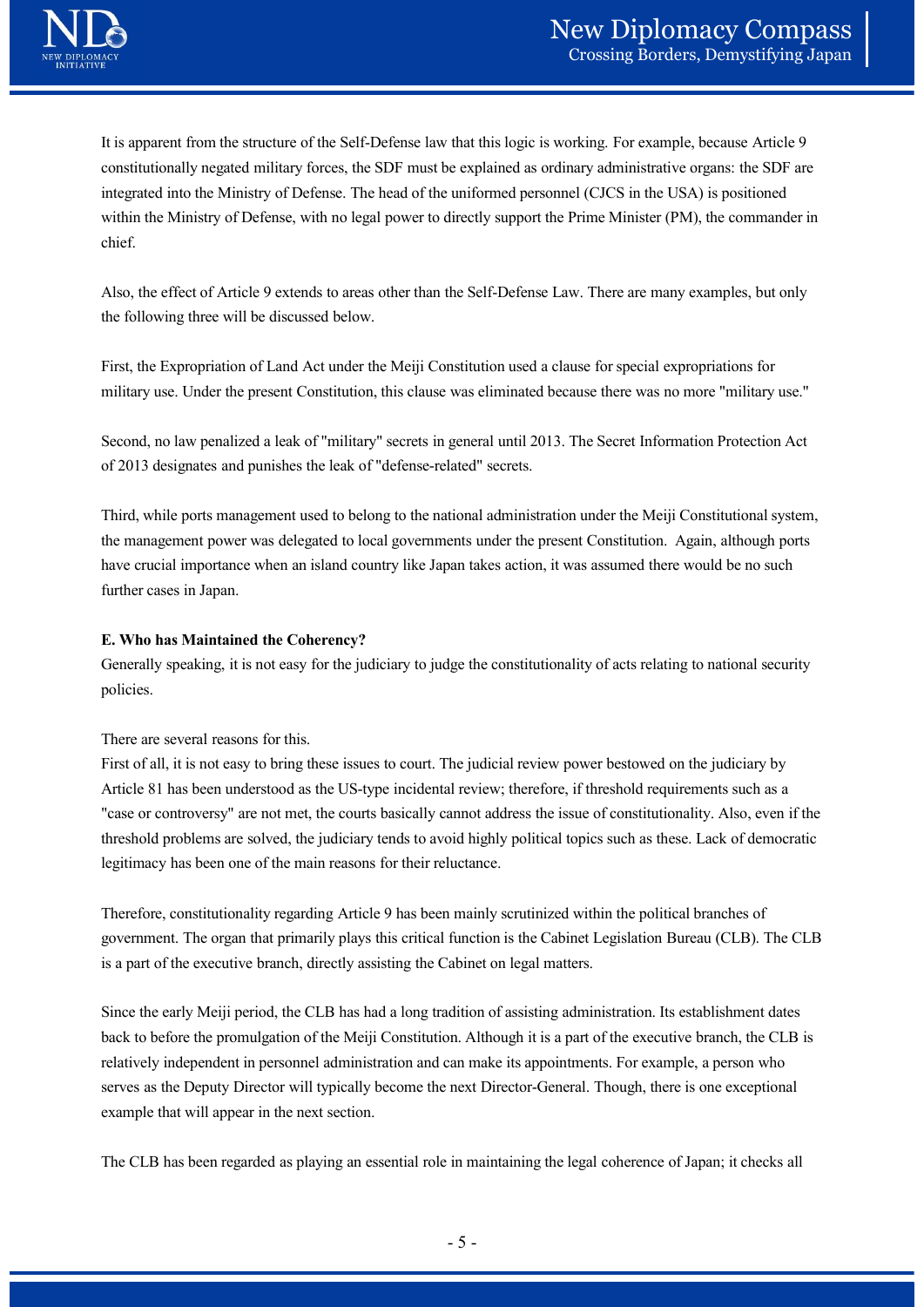legislative bills submitted by the Cabinet for constitutionality, legality, and their "fit" into the existing legal system. Therefore, it can be said there is an unspoken rule that the statute laws checked by the CLB are crystal-clear constitutionally. It is sometimes argued that this is one of the reasons why the judiciary rarely strikes down on statute laws. **IV. The Manuscript School Community** Corressing Borders, Demystify<br>
Iegislative bills submitted by the Cabinet for constitutionality, legality, and their "fit" into the existing legal st<br>
Therefore, it can be said there i

The change of governmental interpretation in 2014 demolished the long-maintained logic within national security policies. Therefore, although the CLB had played the leading role in maintaining constitutionality and coherence, it now seems to be playing a less essential role.

#### A. Interpretational Change in 2014

2013–15 were decisive years for the Japanese way of pacifism. In 2013, the then Abe administration abruptly sacked the Director-General of the CLB and appointed the Japanese ambassador to France, who used to work as a bureaucrat constitutionalizing collective self-defense rights during the first Abe administration.

Because the CLB stood in opposition to successive administrations' requests to change the interpretation of Article 9 to permit the use of collective self-defense rights, it had been proposed to several PMs, unofficially, of course, to replace the Director-General —note that the PM has the legal power of appointment. But no administration had constitutionality. It is sometimes argued that this is one of the reasons why the judiciary rarely strikes down on<br>that late laws.<br>The change of governmental interpretation in 2014 demolished the long-maintained logic with it was very apparent that his administration was forcing the CLB to concede its interpretation of Article 9.

Then, as expected, on July 1 of 2014, the Abe administration passed a Cabinet decision that changed the governmental interpretation of Article 9 of the Constitution.

Later, some civil rights groups and news media outlets, under the Information Disclosure Act, asked the CLB to disclose this interpretive change. The CLB answered that neither Cabinet minutes nor records existed in the department, which strongly suggested it was a political decision rather than a matter of logic.

In the post-2014, the government rationalized that the SDF can be used not only for self-defense but also as part of collective self-defense. This shift in the interpretation of the role of SDF is said to be "a partial exercise of the right to collective self-defense from the perspective of international law."

As mentioned earlier, under Article 9 and within the Self-Defense Law, the decisive issue for the government's interpretation has been whether it can explain the use of force as an exception to the constitutional prohibition against "military forces."

The problem with the 2014 Cabinet decision, and its embodiment in law in 2015 (2015 laws), is that it was unclear in what cases the SDF could claim collective self-defense rights. During the parliamentary discussion of the 2015 bills, explanations provided by the Abe administration often changed, and it was never clear precisely what the government was thinking. DF can be used not only for self-defense but also as part of<br>the role of SDF is said to be "a partial exercise of the right<br>dional law."<br>If-Defense Law, the decisive issue for the government's<br>force as an exception to the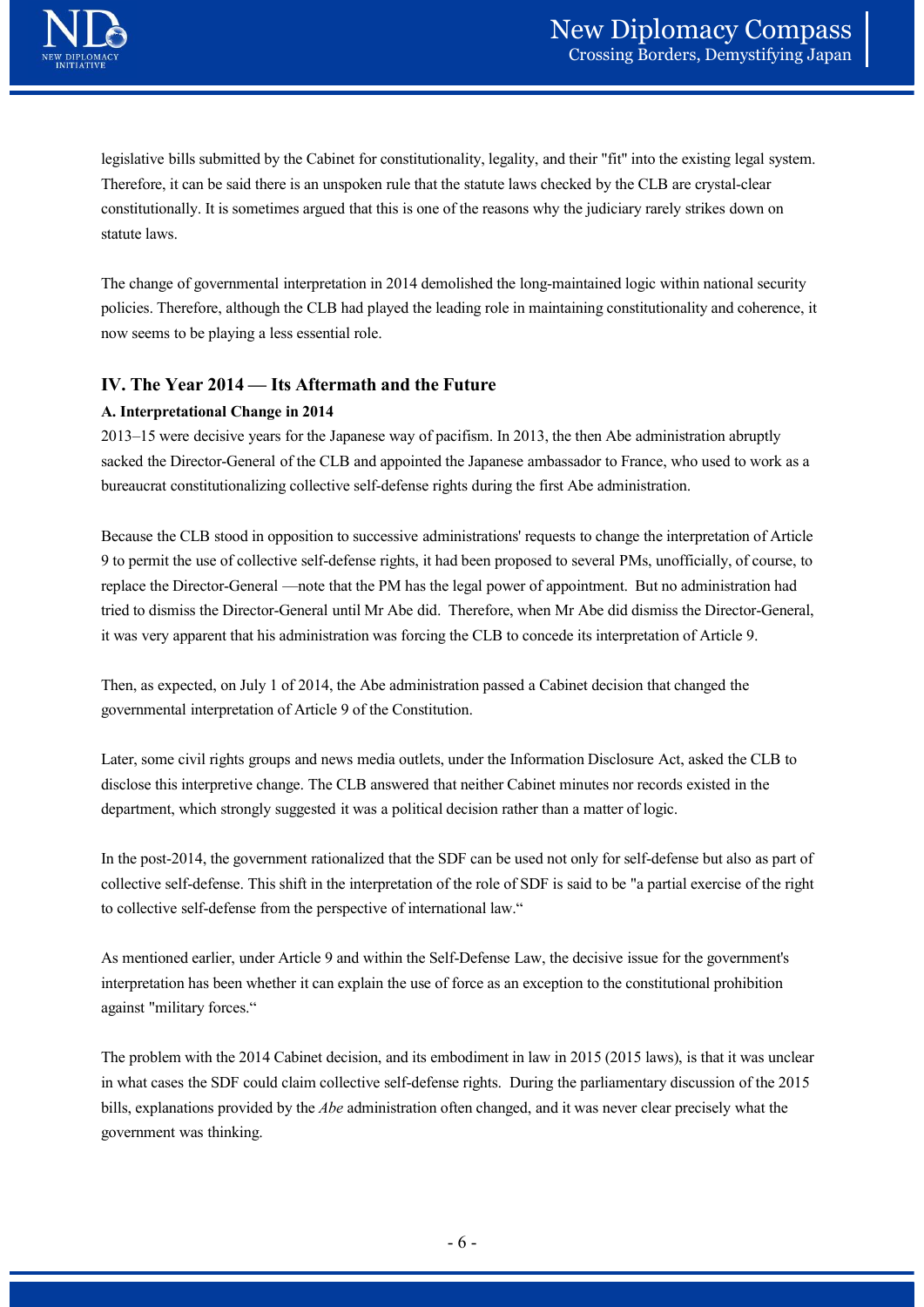

Overall, the reasons and justifications for the interpretation change were not enough to persuade many legal professionals, including some former CLB Director-Generals, most constitutional academics, and many lawyers. It can be said that the system of Self-Defense Law has become unstable, legally speaking. It will require some drastic institutional changes in the future if the interpretation is to be stabilized.

#### B. The Future

So far, this article has dealt with the legal system of Japanese Self-Defense Law under Article 9 of the Constitution. In this final part, I want to explore the external erosion of Article 9. That is, the legal system that governs the area of the US military presence in Japan is, as it were, something above the law —in my understanding, no reasonable explanation for legality and constitutionality is possible.

This is because it was a de facto extension of the mainly American post-war occupation of Japan. Therefore, it is understandable that even though the logic of the "denial of the military" obviously rejects a military alliance, constitutional experts have regarded the US military presence as an "exceptional situation."

Techniques that avert parliamentary controls have been usually used in connection with the US military presence. For example, while treaties need to be approved by Parliament (Article 73 (3)), guidelines, such as Guidelines for Japan-U.S. Defense Cooperation, do not need any such approval. It is well known that each of the Guidelines has ean be said that the system of Self-Defense Law has become unstable, legally speaking. It will require some drastic<br>institutional changes in the future if the interpretation is to be stabilized.<br> **B.** The Future<br>
So fix, t statutory laws afterward. It may have been mutually advantageous for both US and Japanese sides to skip troublesome parliamentary scrutiny. constitutional experts have regarded the US military presence as an "exceptional situation."<br>
Techniques that avert parliamentary controls have been usually used in connection with the US military presence.<br>
For example, w

So, although modifications and changes required by the US-Japan security relationship often triggered changes in Japanese security policies, most of these happened without serious parliamentary deliberation; this has been a shortcut in responsible politics, so to speak. As a constitutional academic, it is sad to admit that Article 9 does not hold normative power over this area. And I cannot deny that it seems like we are, again, possibly failing to control military power.

To make matters worse, regarding constitutionalism, the Japanese government has been actively expanding the Australia. These issues have escaped the public's attention so far. Still, as this article shows, this trend could create tension in existing legal systems. Example 1 approaches a solution and the US—to include other countries, such as the UK and<br>tion so far. Still, as this article shows, this trend could create<br>the more dramatically to expand to its logical limits, which<br>alit

We can predict two possible courses for the future.

First, we may see the Self-Defense Law in Japan change more dramatically to expand to its logical limits, which would lead to a constitutional amendment.

The other possibility is that the issue of the constitutionality of national security policies will become ambiguous over time and, finally, become forgotten. People in the future might look back at this period (around 75 years after WWII) and say, "Article 9 was just a blossom without a fruit."